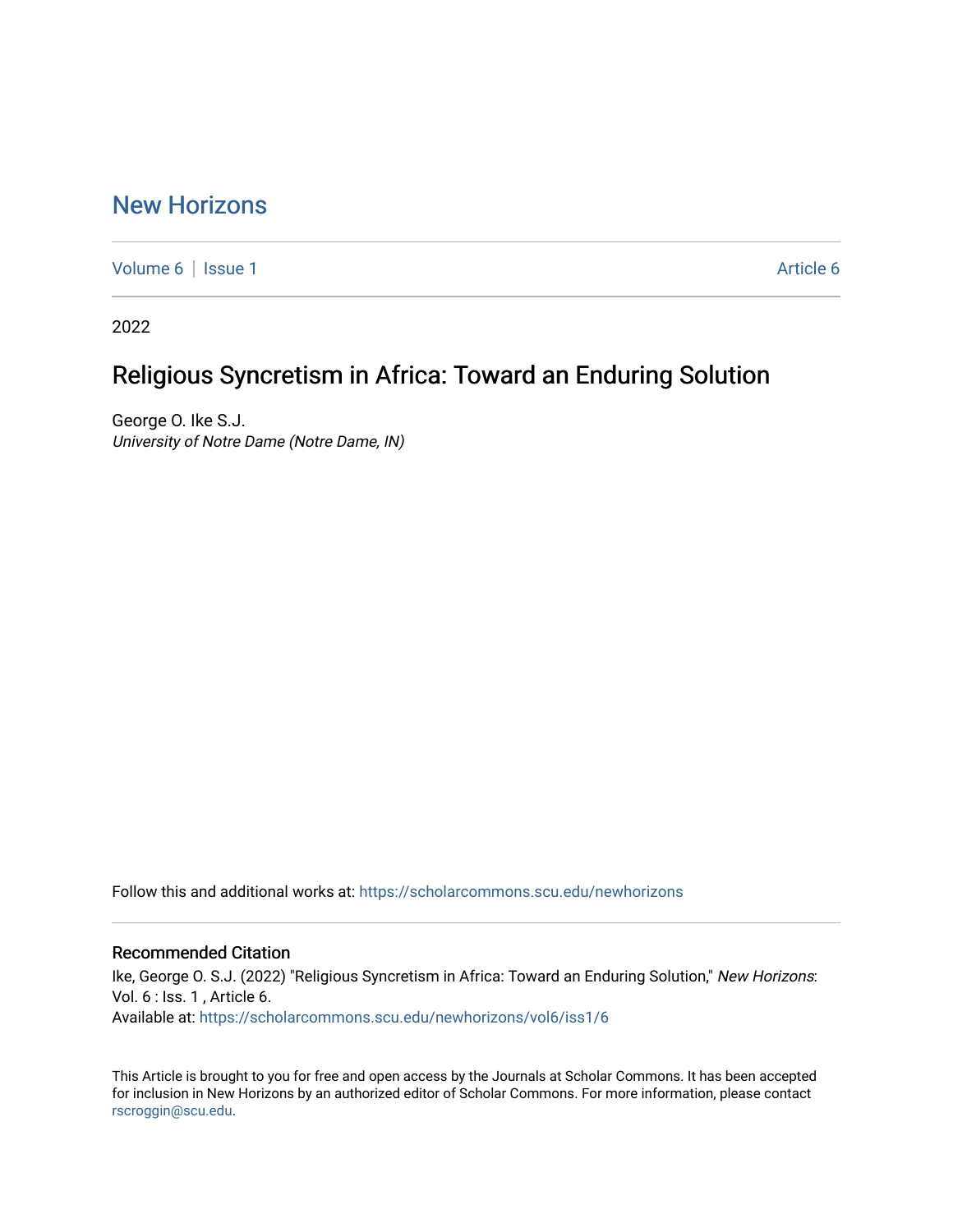# **Religious Syncretism in Africa: Toward an Enduring Solution**

George O. Ike, SJ *University of Notre Dame (Notre Dame, IN)*

#### **Abstract**

*Since the advent of Christianity and Islam, many Africans have become, at least nominally, monotheists. However, the story is more complicated. This paper is aimed at understanding the relationship between Christianity, traditional religious practices, and culture in Africa and positing an ethical response. After reviewing religious plurality from the perspective of cultural anthropology, I will argue that the solution is inculturation, as presented in both Catholic Social Teaching and the works of African scholars of culture and religion. Inculturation represents a promising path forward for the conversation on religious syncretism in Africa.*

#### **Introduction**

Since the advent of Christianity and Islam, many Africans have become, at least nominally, monotheists. In 2010, Pew Research Center reported that more than six-in-ten Africans are Christians (63%), three-in-ten are Muslims (30%), 3% practice traditional religions, 3% do not profess any religious belief, and another 3% practice Judaism, Buddhism, Hinduism and other faiths.<sup>1</sup> However, the story is more complicated. Research has also shown that many Africans who call themselves Christian and Muslim do not completely abandon their indigenous religious practices.<sup>2</sup> People go to churches on Sundays and to mosques on Fridays and occupy important positions in these religious communities while continuing to value the rituals of African Religionists (native doctors), as they seek faithful solutions to their everyday problems.<sup>3</sup> My own experiences in pastoral ministry resonate with these observations, as I have witnessed the confessions of many people who worship in church as well as utilize native practices.

 

<sup>&</sup>lt;sup>1</sup> "Global Religious Futures Project," Pew Research Center, accessed March 1, 2022,

www.globalreligiousfutures.org. <sup>2</sup> Daniel Kasomo, "An Assessment of Religious Syncretism: A Case Study in Africa" in *International Journal of Applied Sociology*, 2(3): 10.

<sup>3</sup> Kwame Bediako, *Christianity in Africa: The Renewal of a Non-Western Religion* (Edinburgh: Edinburgh University Press, 1995).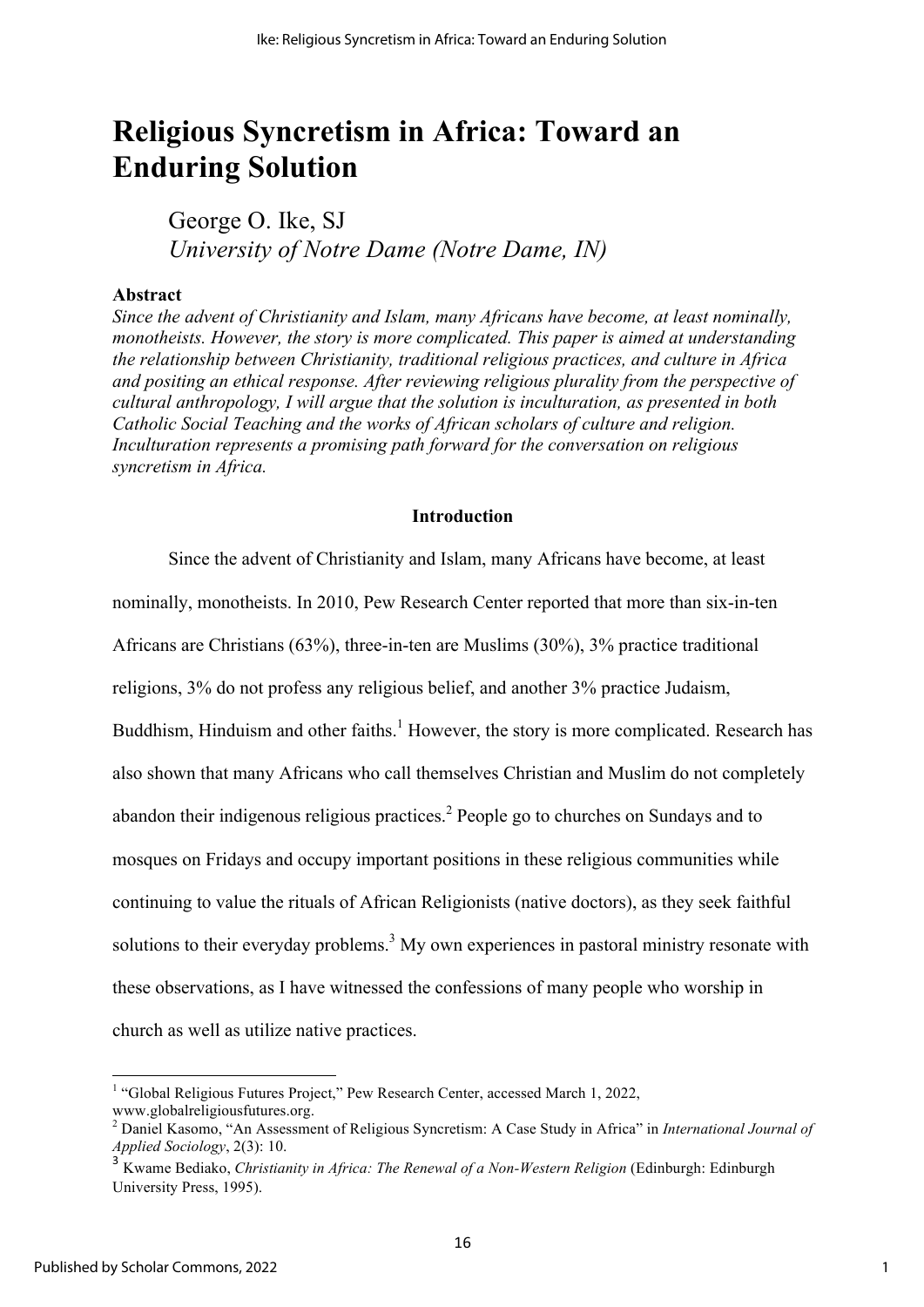African scholars and theologians have posited that the early missionary approach to assimilate African communities into Christianity via an eradication of indigenous culture and practices has been harmful. By claiming superiority of Christian theology over the theology of African religion, the missionaries shut the door on dialogue between both religions.<sup>4</sup> This paper is aimed at understanding the relationship between Christianity, traditional religious practices, and culture in Africa and positing an ethical response to the phenomena. After viewing religious plurality from the perspective of cultural anthropology, I will argue that the solution is inculturation, as presented in both Catholic Social Teaching and the works of African scholars of culture and religion. Inculturation represents a promising path forward for the conversation on religious syncretism in Africa.

#### **Understanding the Cultural Anthropology of Religious Syncretism**

Initially, European missionaries failed to understand traditional African religions in ways that would harm the communities that they hoped to serve. In his book *Religion and Faith in Africa*, A. E. Orobator argues that the early Christian missionary style that favored cultural erasure contributed to the syncretistic practices in African Christianity today. The relationship between Christianity and the local communities would have looked different if the Christian missionaries had prioritized understanding the African religious consciousness. This lack of understanding gave rise to harmful stereotypes: "Joseph Conrad called Africa the 'Heart of Darkness'; William Whitaker Shreeve baptized it 'The Whiteman's Grave'; Henry Morton Stanley nicknamed it 'The Dark Continent'; and *The Economist* magazine branded it 'the Hopeless Continent.'"<sup>5</sup> Orobator aims to take a firm stand in refuting incorrect notions about African religion, such as the false impression that these religions deny the existence of a supreme God. He narrates a childhood experience watching his father wake up every

<u> 1989 - Jan Samuel Barbara, margaret e</u>

 $<sup>4</sup>$  Ibid.</sup>

<sup>5</sup> Agbonkhianmeghe E. Orobator, *Religion and Faith in Africa: Confessions of an Animist* (New York: Orbis Books, 2018), 6.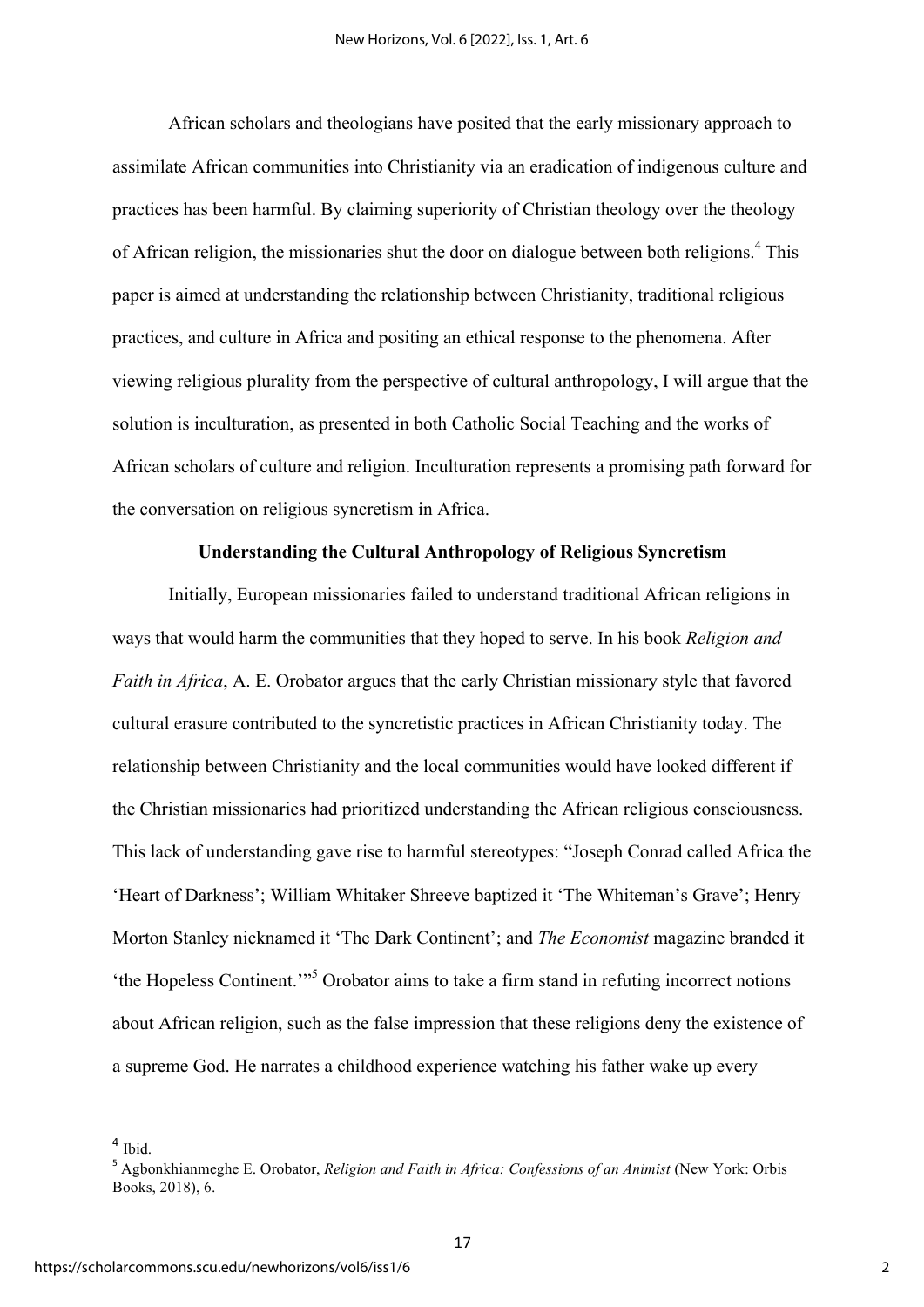morning to pray to the deity Osanobua. In these ways, African religious traditions were misunderstood and stereotyped by white missionaries. This had important and lasting consequences: "First, it meant that Africans did not in fact have a religion. At best, whatever ritual actions Africans performed were pale approximations of religion; at worst, they were animist and fetishist. Second, as a result of the first point, early European missionaries justified their aggressive attempts to eradicate superstition, magic, paganism, and fetishism in Africa and to foist a new religion on Africans."<sup>6</sup> But this missionary perspective failed to see the ways in which "African religious traditions represent an all-encompassing framework of meaning and practice that regulates political governance, economic transactions, and social interactions."<sup>7</sup> Similar to Orobator, Thomas Riggs also discusses the centrality of indigenous African religious traditions in the life of locals. For him, the traditional religion of the Africans is ingrained in culture, and as culture is a way of life of a people, it becomes very difficult to remove sacred cultural practices completely.<sup>8</sup> From a cultural anthropological perspective, traditional African religious practices are crucial to the everyday lives of African communities.

 Ogbu Kalu looks to early forms of religious syncretism as examples of the possibility for inculturation. He notes that Ethiopianism was an initial response to missionary denigration of indigenous cultures:

"The movement, dubbed Ethiopianism, could be regarded as the first response by the Africans. It challenged white representation of the African values, cultures, and the practice of the Christian faith. It challenged white monopoly of the cultic and decision-making powers within the church, and the monopoly of the interpretation of the canon and the cultural symbols of worship. Ethiopianism countered the denigration of indigenous cultures with a nationalist antistructure and a quest for the Africanization of the gospel."9

 

 $6$  Ibid., 14.

<sup>7</sup> Ibid., 15.

<sup>8</sup> Thomas Riggs, *Worldmark Encyclopedia of Religious Practices: Religions and Denominations*, vol. 1, 2006: 1.

<sup>9</sup> Ogbu Kalu, *African Pentecostalism: An Introduction* (Oxford: Oxford University Press, 2008), 24.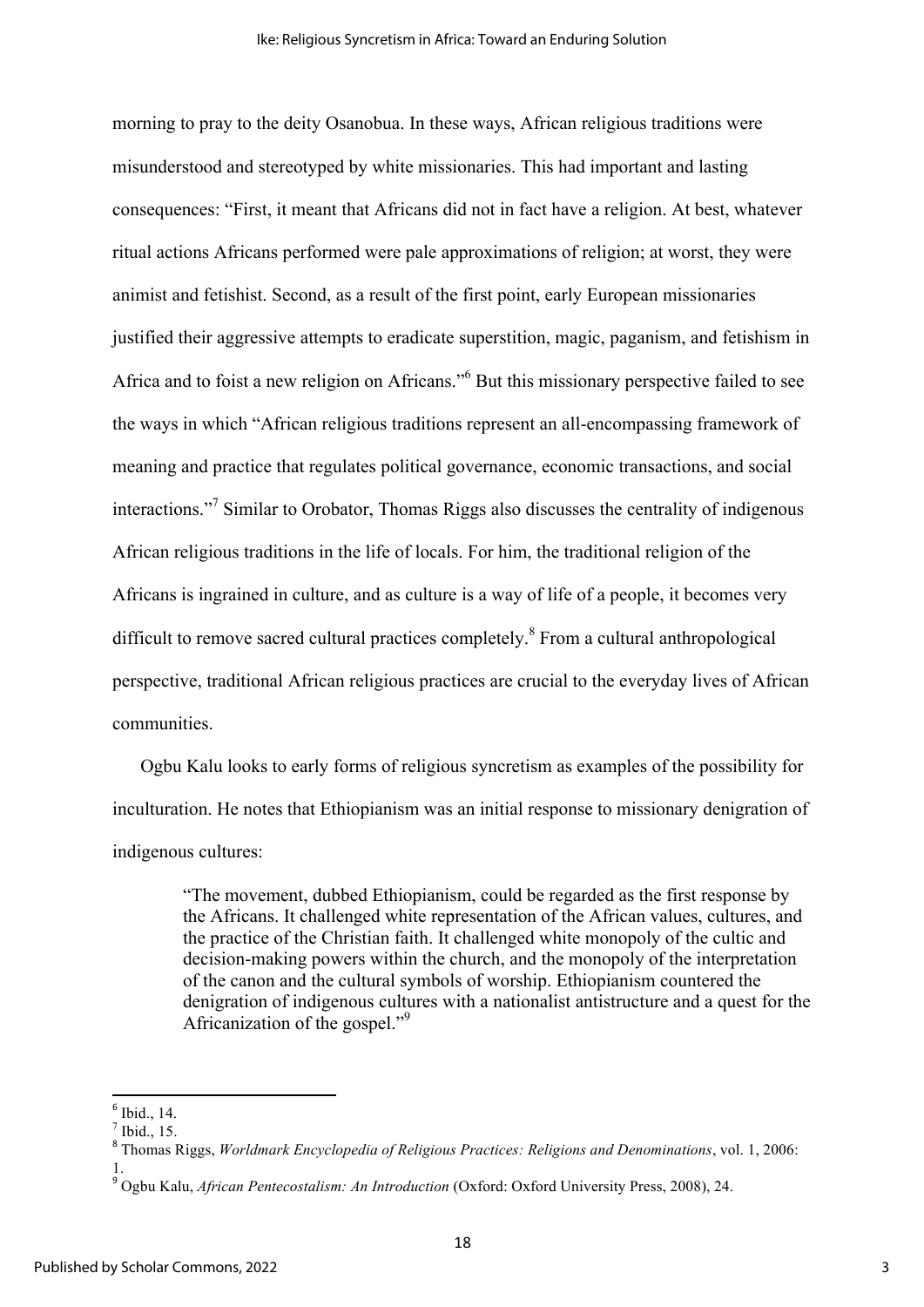Another such response to the early and exclusionary missionary message was that of the African Initiated Churches (AICs) like the Zionists in South Africa, Abaroho in East Africa, and Aladura in West Africa, who utilized prayers, ritual healing, indigenous symbolism, and liturgy.<sup>10</sup> Kalu recognizes the fusion of both the traditional religious values and Christianity in Ethiopianism and in the AICs as hopeful answers to religious syncretistic problems. Kalu argues that Pentecostalism only amplified the cultural ideals and values that were already in existence. For him, the culture and the worldview of the indigenous people gave Pentecostalism its African identity. Therefore, any attempt to remove the Africanity of Pentecostalism will spell doom for African Pentecostalism. Given that many Africans today still hold on to beliefs derived from the traditional cosmologies and apply them to their everyday lives, it is wise to discover their roots and see their cultural practices as inseparable from their religious worldviews.<sup>11</sup> Although he lauds the blend of Pentecostalism with the indigenous cultures through the AICs, he also laments that Pentecostals favor the destruction of the past as a way of progression. Citing Adrian Hastings' *African Catholicism: A Voyage in Discovery*, he warns that "Pentecostal attacks against indigenous culture constitute a regression from the achievements by the African Instituted Churches on the gospel-culture interface."<sup>12</sup> While there are examples of religious syncretism to celebrate, there is also reason to practice caution in the wake of modern attempts to inculturate African religions, given the history of the continent.

Birgit Meyer reiterates Kalu's worry that fossilizing the African religion prevents a healthy synergy between Christianity and African religion.<sup>14</sup> Meyer argues that Christianity tends to locate African traditional religions as things of the past, while the practices are very

<sup>&</sup>lt;sup>10</sup> Ibid.<br><sup>11</sup> Ibid., 171-172

<sup>12</sup> Ibid., 171. Cf. Adrian Hastings, *African Catholicism: Essays in Discovery* (London: SPCK, 1989).

<sup>&</sup>lt;sup>14</sup> Birgit Meyer, "'Make a Complete Break with the Past': Memory and Postcolonial Modernity in Ghanaian Pentecostalist Discourses," *Journal of Religion in Africa* 28, no. 3, 1998.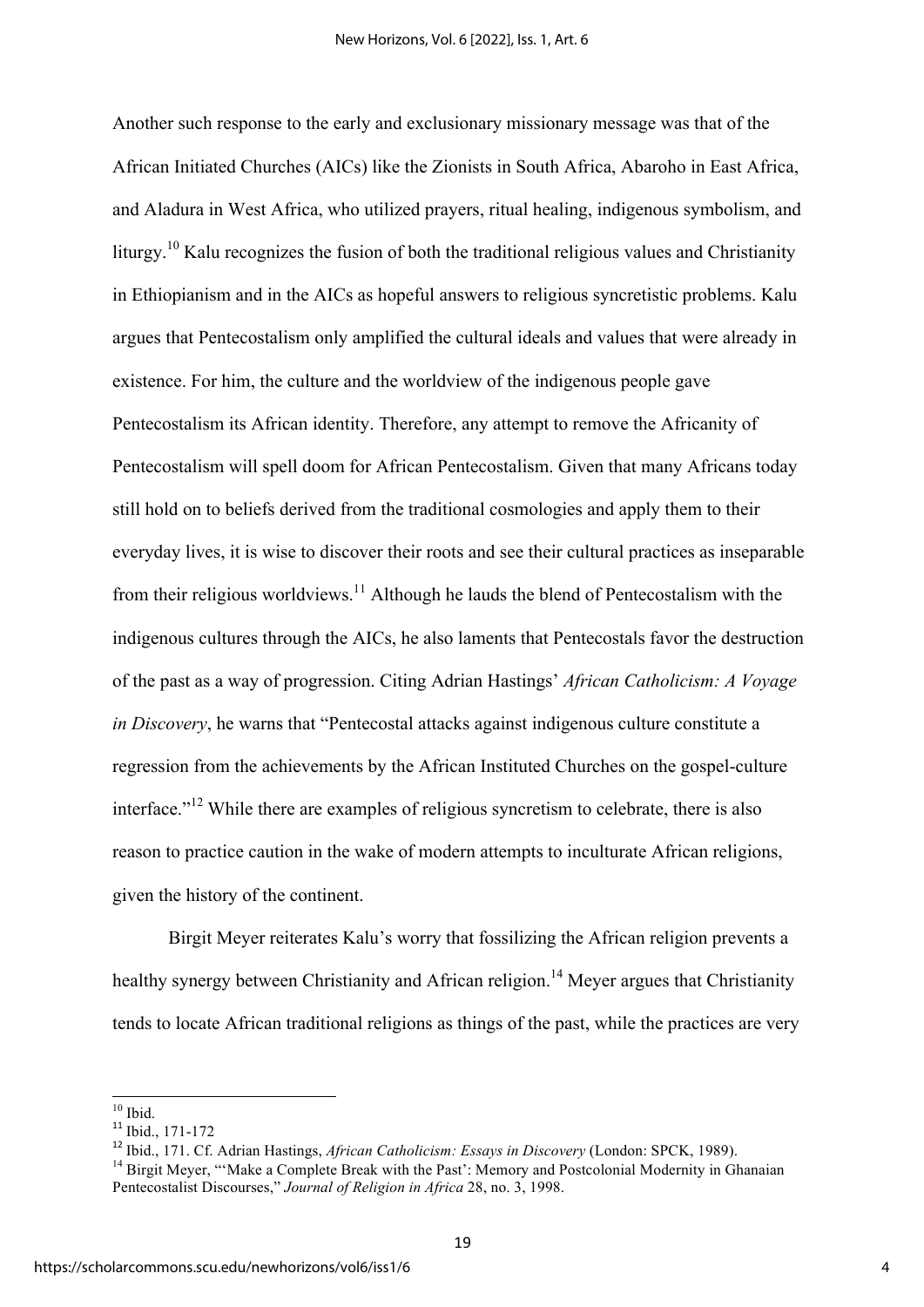alive and even on the increase.<sup>15</sup> The continued practice of traditional African religion is also impacted by economics in the post-colonial era. Jacinta C. Nwaka writes ethnographic research on the youth of Southern Nigeria. In her article, she emphasizes how colonial rule changed the communal system of African life, introducing a capitalist economy that impoverished a majority of the people, as "[w]ith its tight grip on the economy through monetary policy, colonialism undermined the communality which underpins African Traditional society and established a capitalist system that provided firm control of the economy for a privileged few at the expense of the larger population."<sup>16</sup> She blames neoliberal colonial mentality for the poverty of the people, which she claims lingered from the colonial era to the contemporary times of the twenty-first century. Naomi Haynes defines neoliberalism as "changes in the relationship between the state and the market, a reduction in government's role in the economy, the rolling back of the welfare state, privatization of industry and with it, a new emphasis on personal responsibility."<sup>17</sup> She argues that this is one of the factors that brought about the impoverishment of the people of the Zambian Copperbelt. In response to the unhealthy situation in the society, many people resorted to what Jean and John Comaroff referred to as occult economies.<sup>18</sup> These economic realities present reasons to exercise caution with religious syncretism, as the dominance of colonial economic systems has had deleterious cultural and financial impacts.

The examples and cultural theories presented in this section are nicely summarized by this statement from Orobator: "You can take an African out of African religion, but you

<u> 1989 - Jan Samuel Barbara, margaret e</u>

 $15$  Ibid.

<sup>16</sup> Jacinta C. Nwaka, "The Return of the Gods? Trends and Implications of the Rising Popularity of Fetish Rituals and Occult Practices Among Nigerian Youth," *African Development*, vol. 45, no.3, 2020, 58. <sup>17</sup> Naomi Haynes, *Moving by the Spirit: Pentecostal Social Life on the Zambian Copperbelt* (California:

University of California Press, 2017), 3.<br><sup>18</sup> Jean Comaroff and John Comaroff, "Occult Economies and the Violence of Abstraction: Notes from the South African Post Colony," *American Ethnologist*, vol. 26, no. 2, 1999; Jean Comaroff and John Comaroff, "Occult Economies, Revised: Enchantment, Spells and Occult Practices in Contemporary Economies," in B. Moeran and M. de Waal (eds), *Magical Capitalism*. London: Palgrave Macmillan, 2018.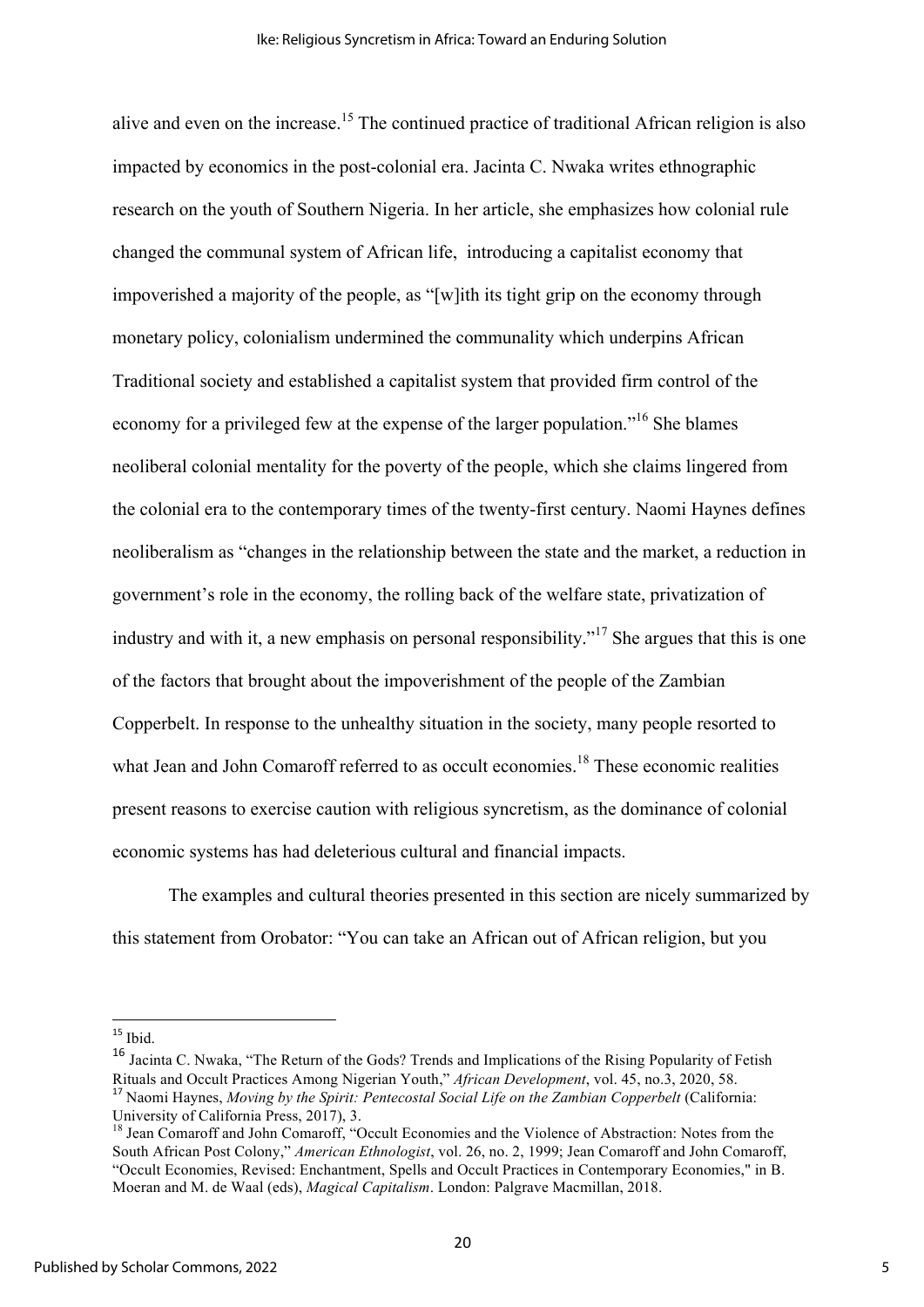cannot take African religion out of an African."<sup>19</sup> For many African Christians, one leg is in the church and the other is in African traditional religion. Instead of resisting or erasing these complex religious values, inculturation is the answer.

#### **Inculturation: Toward an Enduring Solution**

Inculturation has held a place of importance in both the tradition of Catholic Social Teaching as well as in the opinions of African scholars as the most appropriate approach to religious and cultural encounters. The concept appears in John Paul II's strategy for evangelization in his encyclical letter *Slavorum apostoli*. In this encyclical, John Paul II defines inculturation as "the incarnation of the Gospel in native cultures and also the introduction of these cultures into the life of the Church.<sup> $20$ </sup> Thus, for him, there ought to be a mutual symbiosis between the Gospel and culture for a full inculturation to take place. The Gospel does not come into a culture to expunge it, rather to complement it such that the culture, having been enlightened and transformed by the Gospel, becomes a manifestation of that same Gospel. In his address to the bishops of Kenya, he also remarks that "inculturation will truly be a reflection of the incarnation of the word when a culture, transformed and regenerated by the Gospel, brings forth from its own living tradition original expressions of Christian life, celebration and thought.<sup>"21</sup> The gifts of inculturation have a prominent place in the Catholic tradition.

In the same way, Laurenti Magesa argues that in the encounter between faith and culture, the faith becomes part and parcel of the culture, fuses with the culture, and transforms it into a new religious, cultural reality.<sup>22</sup> From the perspectives of both John Paul II and African scholars of inculturation, the outcome should be a mutual blend whereby none claims superiority over the other. Odozor uses John Paul II's *Redemptoris Missio* to

<sup>&</sup>lt;sup>19</sup> Agbonkhianmeghe E. Orobator, *Religion and Faith in Africa*, 69.

<sup>19</sup> Agbonkhianmeghe E. Orobator, *Religion and Faith in Africa*, 69. <sup>20</sup> John Paul II, *Slavorum Apostoli,* encyclical, Vatican, June 2, 1985, no. 21.

<sup>&</sup>lt;sup>21</sup> Address to Bishops of Kenya, no. 6

<sup>22</sup> Laurenti Magesa, *Anatomy of Inculturation: Transforming the Church in Africa* (Maryknoll: Orbis books, 2004), 5.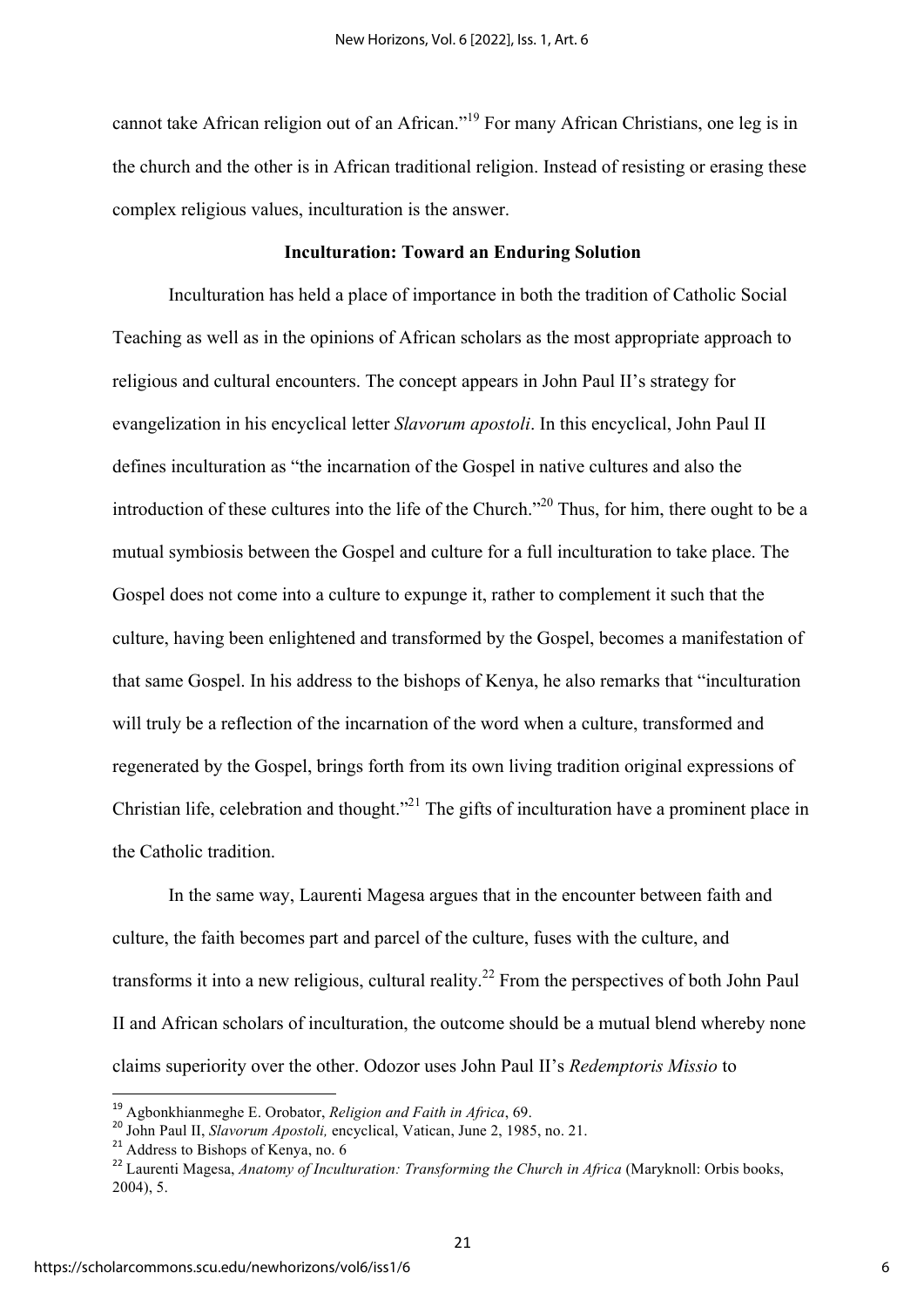emphasize mutuality. For him, inculturation is a two-way process: "While it is true that through inculturation, the Church makes the Gospel incarnate in different cultures, it is also true that through the inculturation of the Gospel in various local churches, the universal church herself is enriched with forms of expression and values in the various sectors of Christian life such as evangelization, worship, theology and charitable work.<sup>23</sup>

In another approach to inculturation, Orobator explains four terms or concepts that the Gospel and culture need to embrace. The first is adaptation, which he describes as "a selective modification of Christian faith and worship using elements from African religion that are considered compatible with the Christian message."<sup>24</sup> The second is accommodation*,*  which means that although Christianity does not entirely accept the contents of other religious tenets, it "allows for or tolerates certain aspects of African religion."<sup>25</sup> The third term is indigenization*,* which is "allowing Africans to assume local responsibility for the affairs of the community called church and to giving the faith a local flavour and colour."<sup>26</sup> The last one is contextualization, which "recognizes the need to take into account the situation-in-life of the local people in understanding the meaning and practice of Christianity."<sup>27</sup>

For inculturation to be effective, I would argue that consideration of native language is of utmost importance. The language of the people is as important as their culture. Pope John Paul II lauded Cyril and Methodius for their patience in translating the scriptures to the Slavic language:

<u> 1989 - Jan Samuel Barbara, margaret e</u>

<sup>&</sup>lt;sup>23</sup> Paulinus I. Odozor, "An African Moral Theology of Inculturation: Methodological Considerations," *Theological Studies* 69, 2008, 586; cf. John Paul II, *Redemptoris Missio,* encyclical, Vatican, December 7, 1990, no. 52 § 3-4, vatican.va/content/john-paul-ii/en/encyclicals/documents/hf ip-ii enc\_07121990\_redemptorismissio.html.<br><sup>24</sup> Agbonkhianmeghe E. Orobator, *Religion and Faith in Africa*, 127.<br><sup>25</sup> Ibid., 128.<br><sup>26</sup> Ibid.<br><sup>27</sup> Ibid. Arij Roest Crollius and Theoneste Nkeramihigo in *What is so New about Inculturation?* also identi

adaptation and accommodation as important aspects of inculturation. However, they reject indigenization, on the ground that the term 'indigenous' has a restricted meaning.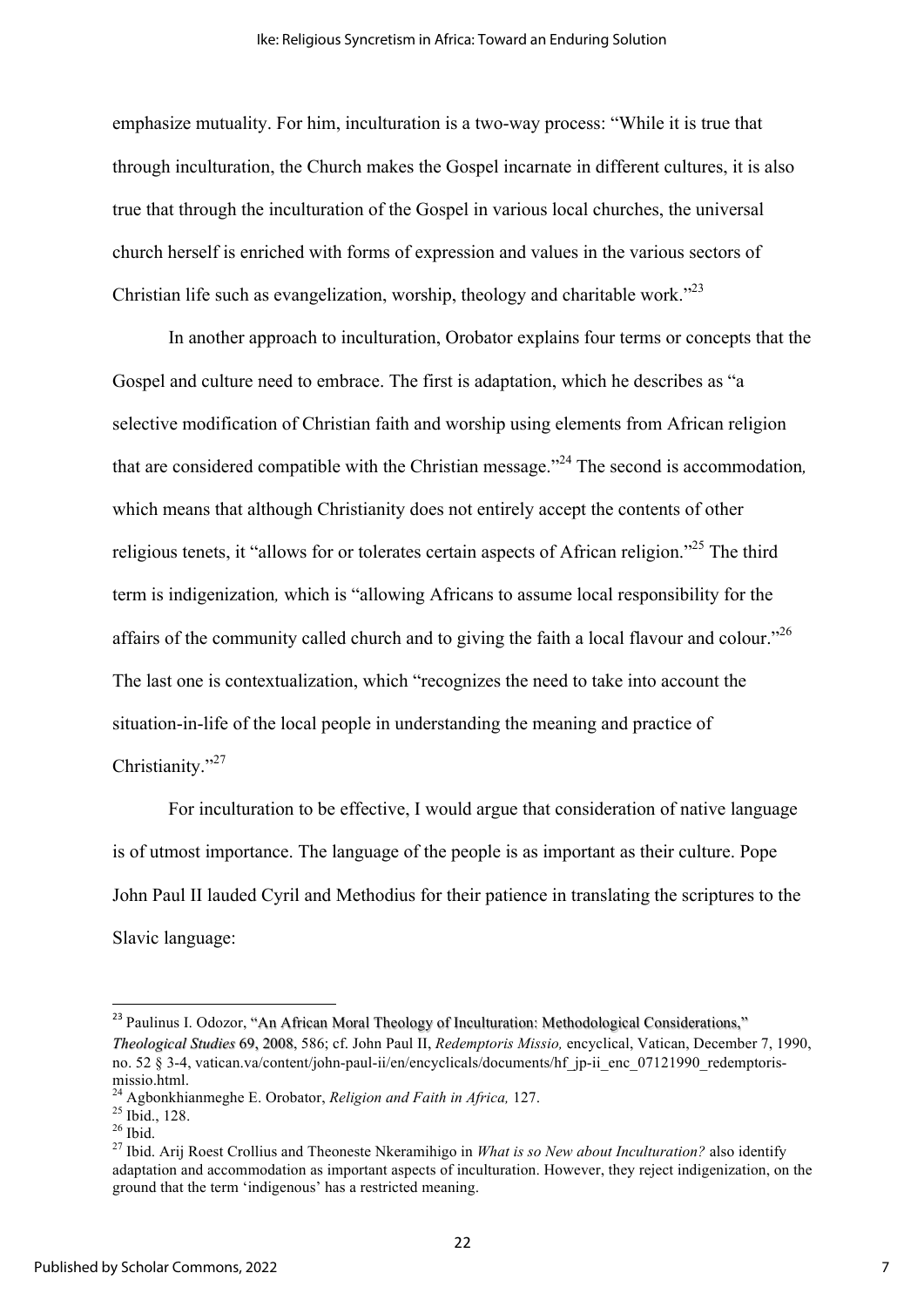"In order to translate the truths of the Gospel into a new language, they had to make an effort to gain a good grasp of the interior world of those to whom they intended to proclaim the word of God in images and concepts that would sound familiar to them. They realized that an essential condition of the success of their missionary activity was to transpose correctly biblical notions and Greek theological concepts into a very different context of thought and historical experience." 30

Learning the language of a people is an essential missionary strategy. A grasp of a people's language is a grasp of their culture and, by implication, their religion. On this, Orobator concurs that learning the language of the African people to be evangelized is akin to learning to read the African text from the perspective of the African religious and cultural standpoint and not from the European missionary perspective: "the process of inculturation ought to recognize the uniqueness and greatness of each religious tradition" while being "careful not to gloss over the shortcomings, aberrations and limitations."31 Inculturation ought to present a Christianity that is truly Christian and truly African.

Inculturation aims to bring harmony between Christianity and African traditional religion. As Pope John Paul II stipulates, the Gospel must be made to be born or be incarnated in and from the culture of the people, "Christianizing" the African religion and "Africanizing" the Christian religion. What is now left for the African Church, moving forward, is to embark on an ongoing process of inculturation as Pope John Paul II has instructed. This will enable the church to arrive at a Christianity that is authentically Christian and African at the same time. By this, the African will not feel lost in Christian religion. The missionaries have done their part, and the work of inculturation is now left for the African Church.

#### **Works Cited**

Bediako, Kwame. *Christianity in Africa: The Renewal of a Non-Western Religion*. Edinburgh: Edinburgh University Press, 1995.

 

<sup>30</sup> John Paul II, *Slavorum Apostoli,* encyclical, Vatican, June 2, 1985, no.11.

<sup>31</sup> Agbonkhianmeghe E. Orobator, *Theology Brewed in an African Pot* (New York: Orbis Books, 2008), 134.